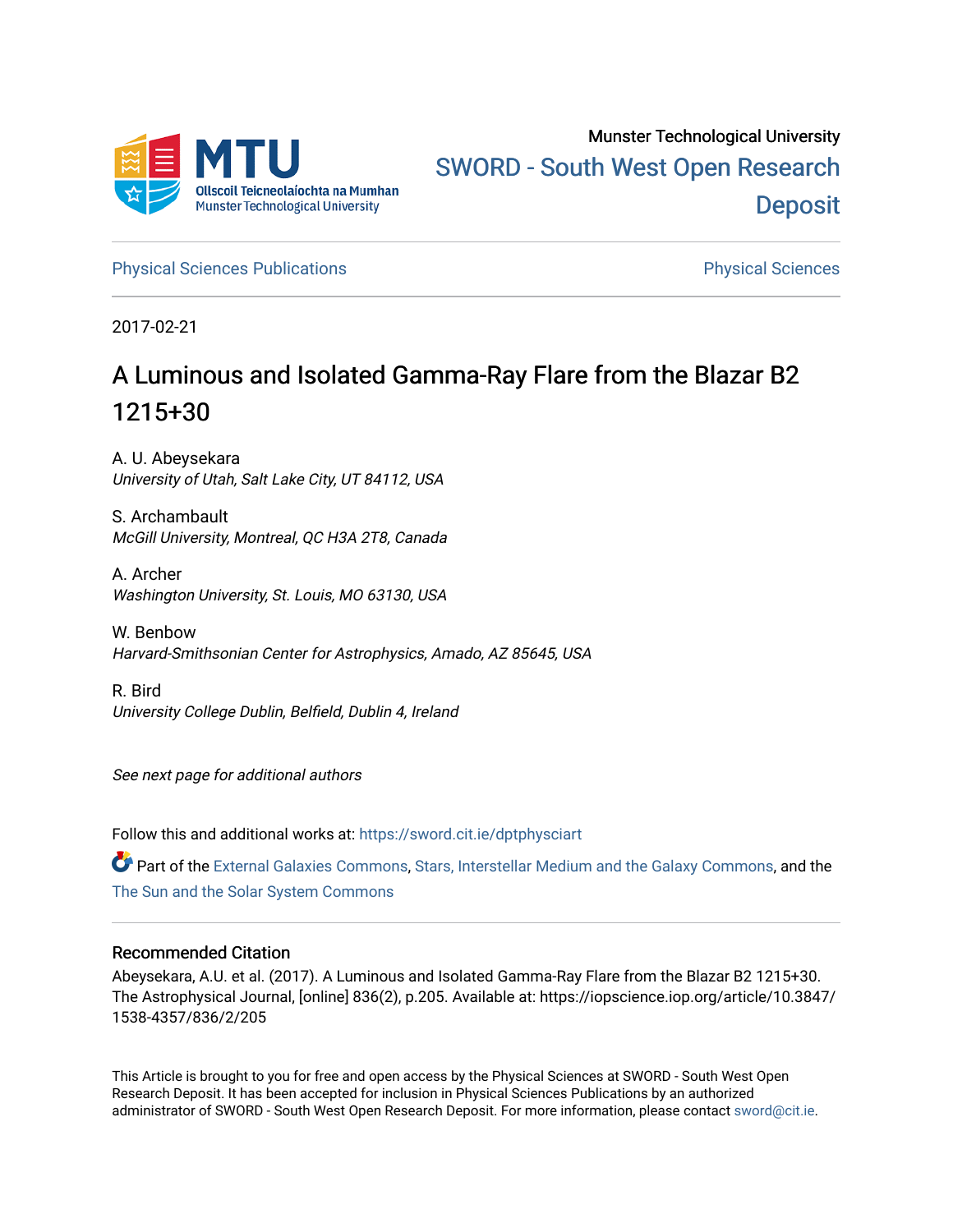# Authors

A. U. Abeysekara, S. Archambault, A. Archer, W. Benbow, R. Bird, M. Buchovecky, J H. Buckley, V. Bugaev, K. Byrum, P. T. Reynolds, and et al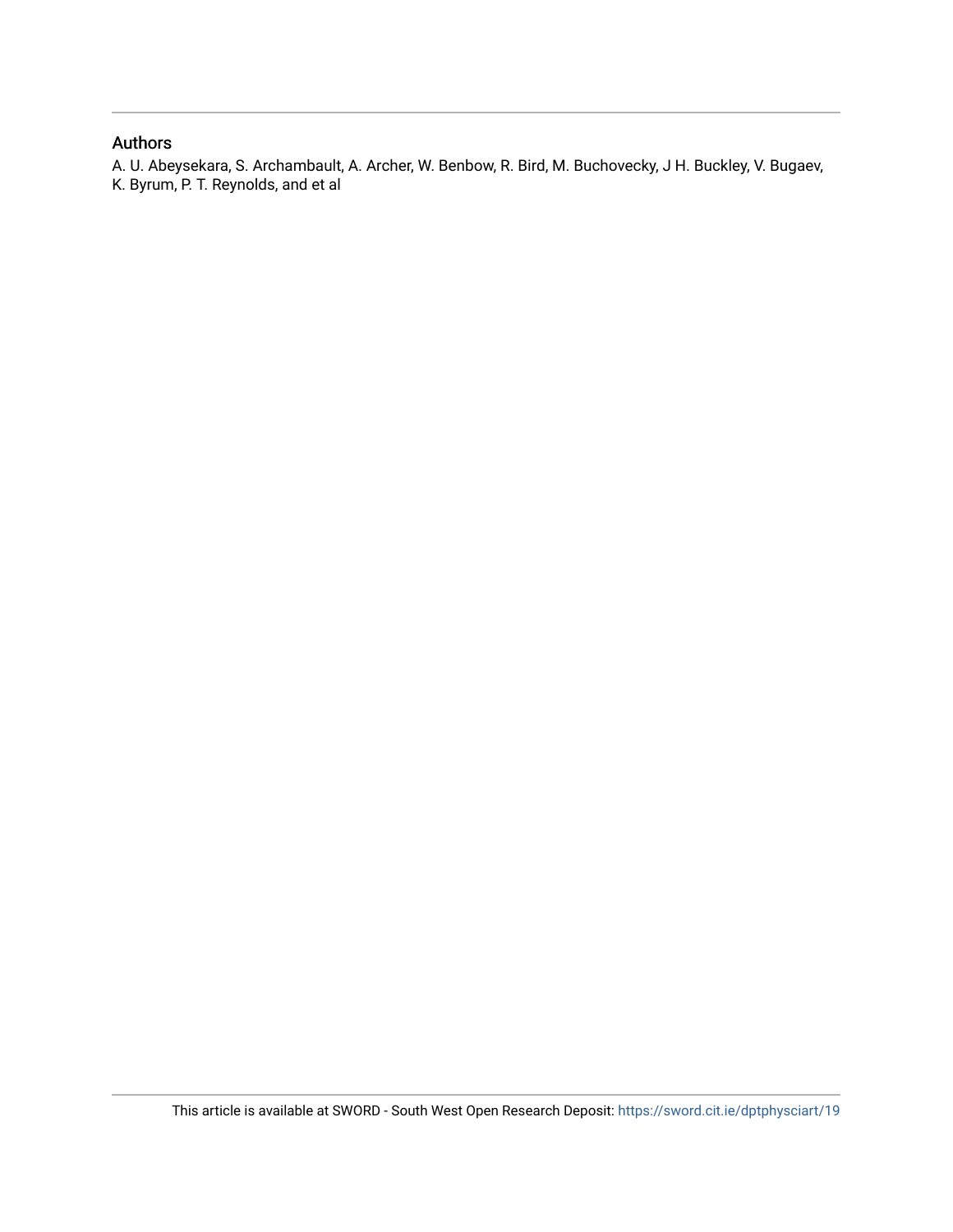

# A Luminous and Isolated Gamma-Ray Flare from the Blazar B2 1215+30

A. U. Abeysekara<sup>1</sup>, S. Archambault<sup>2</sup>, A. Archer<sup>3</sup>, W. Benbow<sup>4</sup>, R. Bird<sup>5</sup>, M. Buchovecky<sup>6</sup>, J. H. Buckley<sup>3</sup>, V. Bugaev<sup>3</sup>, K. Byrum<sup>7</sup>, M. Cerruti<sup>4</sup>, X. Chen<sup>8,9</sup>, L. Ciupik<sup>10</sup>, W. Cui<sup>11,12</sup>, H. J. Dickinson<sup>13</sup>, J. D. Eisch<sup>13</sup>, M. Errando<sup>3,14</sup>, A. Falcone<sup>15</sup>, Q. Feng<sup>11</sup>, J. P. Finley<sup>11</sup>, H. Fleischhack<sup>9</sup>, L. Fortson<sup>16</sup>, A. Furniss<sup>17</sup>, G. H. Gillanders<sup>18</sup>, S. Griffin<sup>2</sup>, J. Grube<sup>10</sup>, M. Hütten<sup>9</sup>, N. Håkansson<sup>8</sup>, D. Hanna<sup>2</sup>, J. Holder<sup>19</sup>, T. B. Humensky<sup>20</sup>, C. A. Johnson<sup>21</sup>, P. Kaaret<sup>22</sup>, P. Kar<sup>1</sup>, M. Kertzman<sup>23</sup>, D. Kieda<sup>1</sup>, M. Krause<sup>9</sup>, F. Krennrich<sup>13</sup>, S. Kumar<sup>19</sup>, M. J. Lang<sup>18</sup>, G. Maier<sup>9</sup>, S. McArthur<sup>11</sup>, A. McCann<sup>2</sup>, K. Meagher<sup>24</sup>, P. Moriarty<sup>18</sup>, R. Mukherjee<sup>14</sup>, T. Nguyen<sup>24</sup>, D. Nieto<sup>20</sup>, R. A. Ong<sup>6</sup>, A. N. Otte<sup>24</sup>, N. Park<sup>25</sup>, V. Pelassa<sup>4</sup>, M. Pohl<sup>8,9</sup>, A. Popkow<sup>6</sup>, E. Pueschel<sup>5</sup>, J. Quinn<sup>5</sup>, K. Ragan<sup>2</sup>, P. T. Reynolds<sup>26</sup>, G. T. Richards<sup>24</sup>, E. Roache<sup>4</sup>, C. Rulten<sup>16</sup>, M. Santander<sup>14</sup>, G. H. Sembroski<sup>11</sup>, K. Shahinyan<sup>16</sup>,

D. Staszak<sup>25</sup>, I. Telezhinsky<sup>8,9</sup>, J. V. Tucci<sup>11</sup>, J. Tyler<sup>2</sup>, S. P. Wakely<sup>25</sup>, O. M. Weiner<sup>20</sup>, A. Weinstein<sup>13</sup>, A. Wilhelm<sup>8,9</sup>,

D. A. Williams<sup>2</sup>

(VERITAS Collaboration),

and

S. Fegan<sup>27</sup>, B. Giebels<sup>27</sup>, D. Horan<sup>27</sup>

(Fermi-LAT Collaboration),

A. Berdyugin<sup>28</sup>, J. Kuan<sup>20</sup>, E. Lindfors<sup>28</sup>, K. Nilsson<sup>29</sup>, A. Oksanen<sup>30</sup>, H. Prokoph<sup>31</sup>, R. Reinthal<sup>28</sup>, L. Takalo<sup>28</sup>, and F. Zefi<sup>27</sup>

<sup>1</sup> Department of Physics and Astronomy, University of Utah, Salt Lake City, UT 84112, USA<br><sup>2</sup> Physics Department, McGill University, Montreal, QC H3A 2T8, Canada<br><sup>3</sup> Department of Physics, Washington University, St. Loui

<sup>10</sup> Astronomy Department, Adler Planetarium and Astronomy Museum, Chicago, IL. 60605, USA<br>
<sup>12</sup> Department of Physics and Astronomy, Purdue University, West Lafayette, IN 47907, USA<br>
<sup>12</sup> Department of Physics and Astron

Received 2016 July 11; revised 2016 December 28; accepted 2017 January 4; published 2017 February 21

#### Abstract

B2 1215+30 is a BL-Lac-type blazar that was first detected at TeV energies by the MAGIC atmospheric Cherenkov telescopes and subsequently confirmed by the Very Energetic Radiation Imaging Telescope Array System (VERITAS) observatory with data collected between 2009 and 2012. In 2014 February 08, VERITAS detected a large-amplitude flare from B2 1215+30 during routine monitoring observations of the blazar 1ES 1218 +304, located in the same field of view. The TeV flux reached 2.4 times the Crab Nebula flux with a variability timescale of <3.6 hr. Multiwavelength observations with Fermi-LAT, Swift, and the Tuorla Observatory revealed a correlated high GeV flux state and no significant optical counterpart to the flare, with a spectral energy distribution where the gamma-ray luminosity exceeds the synchrotron luminosity. When interpreted in the framework of a onezone leptonic model, the observed emission implies a high degree of beaming, with Doppler factor  $\delta > 10$ , and an electron population with spectral index  $p < 2.3$ .

Key words: BL Lacertae objects: individual (B2 1215+30, VER J1217+301) – galaxies: active – galaxies: jets – galaxies: nuclei – gamma rays: galaxies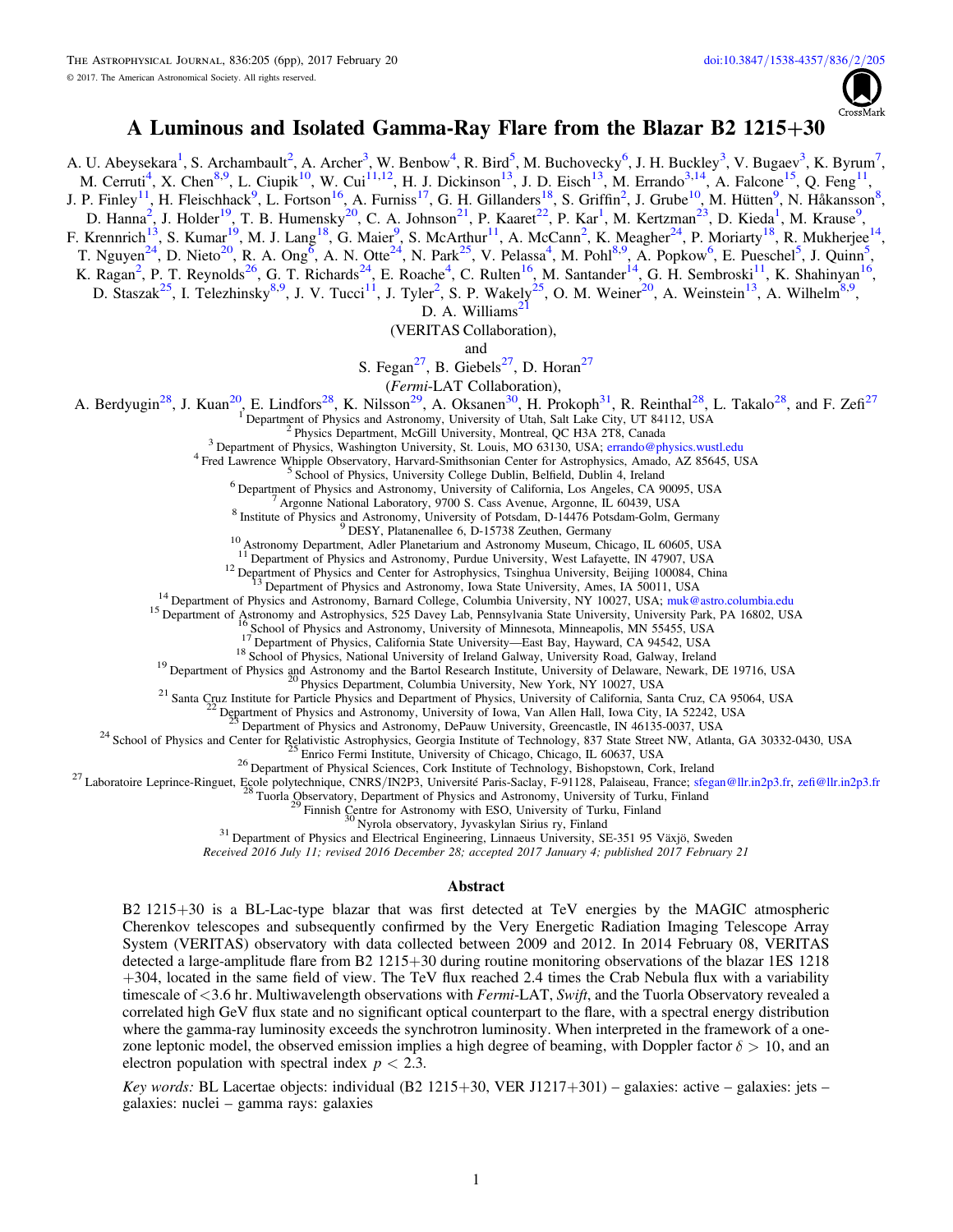Table 1 Summary of the VERITAS and Fermi-LAT Results from Observations of B2 1215+30 in Different Epochs

<span id="page-3-0"></span>

| Instrument     | <b>Energy Range</b> | Dates                                       | Live Time (minutes) | Significance | Flux $\rm (cm^{-2} \rm \ s^{-1})$ |
|----------------|---------------------|---------------------------------------------|---------------------|--------------|-----------------------------------|
| <b>VERITAS</b> | $>0.2$ TeV          | 2013 Jan 06-2013 May 12 (MJD 56,298-56,424) | 631                 | $8.8\sigma$  | $(6.0 \pm 1.2) \times 10^{-12}$   |
|                |                     | 2013 Feb 07 (MJD 56,330)                    | 25                  | $10.5\sigma$ | $(5.1 \pm 1.0) \times 10^{-11}$   |
|                |                     | 2014 Jan 29-2014 May 25 (MJD 56,686-56,802) | 748                 | $23.6\sigma$ | $(2.4 \pm 0.2) \times 10^{-11}$   |
|                |                     | 2014 Feb 08 (MJD 56,696)                    | 45                  | $46.5\sigma$ | $(5.0 \pm 0.1) \times 10^{-10}$   |
|                |                     | 2014 Feb 09 (MJD 56,697)                    | 25                  | $1.6\sigma$  | $\leq 1.4 \times 10^{-11}$        |
| Fermi-LAT      | $0.1 - 500$ GeV     | 2013 Jan 06-2013 May 12 (MJD 56,298-56,424) |                     | $28.8\sigma$ | $(6.8 \pm 0.7) \times 10^{-8}$    |
|                |                     | 2014 Jan 01-2014 May 25 (MJD 56,658-56,802) |                     | $34.5\sigma$ | $(1.0 \pm 0.1) \times 10^{-7}$    |
|                |                     | 2014 Feb 05-2014 Feb 09 (MJD 56,693-56,696) |                     | $17.4\sigma$ | $(4.4 \pm 0.7) \times 10^{-7}$    |

Note. The VERITAS upper limit is computed at 95% c.l. Here we assume a power-law spectrum with index  $\Gamma = 3.0$ .

#### 1. Introduction

Extreme flux variability is one of the defining properties of the blazar class of active galactic nuclei, appearing at all wavelengths over a wide range of timescales. Flares with amplitudes up to 100 times the quiescent flux and variability timescales as short as 3 minutes have been observed at TeV energies ( $E \gtrsim 0.1$  TeV; see, e.g., Aharonian et al. [2007](#page-7-0)). To date, six flaring BL-Lac-type blazars have been detected to exceed the flux of the Crab Nebula  $(1 \text{ Crab} = (2.1 \pm 0.2) \times 10^{-10} \text{ cm}^{-2} \text{ s}^{-1})$ at  $E > 0.2$  TeV; Hillas et al. [1998](#page-7-0)) at TeV energies. The large signal statistics obtained during bright flares enable flux-variability studies on minute timescales, resulting in tighter constraints on the size and location of the gamma-ray-emitting region (see, e.g., Begelman et al. [2008](#page-7-0)) and probing the particle acceleration and cooling mechanisms in blazar jets (see, e.g., Bykov et al. [2012](#page-7-0)).

This paper describes a large-amplitude gamma-ray flare from the blazar B2 1215+30 detected on UT date 2014 February 08 and compares its broadband properties to long-term observations of the source with the Very Energetic Radiation Imaging Telescope Array System (VERITAS; TeV energies), Fermi-LAT (GeV energies;  $0.1 \leq E \leq 100$  GeV), and the Tuorla optical observatory.

B2 1215+30  $(R.A. = 12<sup>h</sup>17<sup>m</sup>52<sup>s</sup>,$  decl. = +30°07′00″1, J2000), also known as ON 325 or 1ES 1215+303, was first detected at TeV energies by MAGIC (Aleksić et al. [2012](#page-7-0)). At GeV energies it is associated with 3FGL J1217.8+3007 (Acero et al. [2015](#page-7-0)). There is some uncertainty in the distance to this source, with values of  $z = 0.130$  (Akiyama et al. [2003](#page-7-0)) and  $z = 0.237$  (Lanzetta et al. [1993](#page-7-0)) being quoted for its spectroscopic redshift. Based on the location of its synchrotron peak, B2 1215+30 has been classified as either an intermediate (IBL; Nieppola et al. [2006](#page-7-0)) or a high-frequency peaked BL Lac (HBL; Ackermann et al. [2015](#page-7-0)).

Throughout this paper we assume a Friedmann universe with  $H_0 = 67.7 \text{ km s}^{-1} \text{ Mpc}^{-1}$ ,  $\Omega_m = 0.309$ , and  $\Omega_{\lambda} = 0.691$ . All distance-dependent quantities are calculated assuming a redshift  $z = 0.130$  ( $d_L = 630$  Mpc) for B2 1215+30. Measurement uncertainties are statistical only unless indicated otherwise.

## 2. VERITAS Observations

VERITAS is an array of four imaging atmospheric Cherenkov telescopes located at the Fred Lawrence Whipple Observatory in southern Arizona, USA. VERITAS operates by recording Cherenkov light from particle showers initiated by gamma rays in the upper atmosphere and is sensitive to gamma-ray energies from about 85 GeV to more than 30 TeV (Park [2015](#page-7-0)).

Table 1 summarizes the VERITAS observations and results on B2 1215+30. Observations were made in "wobble" pointing mode (Fomin et al. [1994](#page-7-0)) considering the presence of another TeV source in the field of view (1ES 1218+304, offset  $0.76$  from B2 1215+30), as described in Aliu et al. ([2013](#page-7-0)). Data were processed using standard VERITAS analysis pipelines (Acciari et al. [2009;](#page-7-0) Archambault et al. [2013](#page-7-0)). The energy threshold of the analysis is 200 GeV, with a systematic uncertainty of 20% on the energy estimation.

A TeV flare from B2 1215+30 was detected in 2013 February 07 (MJD 56,330; Figure [1](#page-4-0)) with flux  $F_{>0.2 \text{ TeV}} =$  $(5.1 \pm 1.0<sub>stat</sub> \pm 1.0<sub>sys</sub>) \times 10<sup>-11</sup>$  cm<sup>-2</sup> s<sup>-1</sup>, or 0.24 Crab. The measured gamma-ray spectrum is compatible with a power law  $\left(\frac{dN}{dE} = N_0 \cdot E^{-\Gamma}\right)$  with photon index  $\Gamma = 3.7 \pm 0.7$ <sub>stat</sub>  $\pm$ 0.4<sub>sys</sub>, in line with  $\Gamma = 3.6 \pm 0.4$  reported in Aliu et al. ([2013](#page-7-0)) and  $\Gamma = 3.0 \pm 0.1$  from Aleksić et al. ([2012](#page-7-0)). A fit of the decaying phase of the flare (MJD 56,330–56,639) to a function  $F(t) = F_0 (1 + 2^{-(t-t_0)/t_{var}})$  results in an upper limit on the flux halving time of  $t_{\text{var}} < 52$  hr at a 90% confidence level (c.l.).

A brighter subsequent flare from B2 1215+30 was observed on 2014 February 08 (MJD 56,696; Figure [1](#page-4-0)) with flux  $F_{> 0.2 \text{ TeV}} = (5.0 \pm 0.1_{\text{stat}} \frac{+4.0_{\text{sys}}}{-1.0_{\text{sys}}}) \times 10^{-10} \text{ cm}^{-2} \text{ s}^{-1}$ , or 2.4 Crab. The reconstructed energy spectrum is compatible with a power law with photon index  $\Gamma = 3.1 \pm 0.1_{stat} \pm 0.6_{sys}$  between 0.2 and 2 TeV (Figure [2](#page-4-0)). The observations targeted 1ES 1218  $+304$  and had a mean zenith distance of 27°, accumulating 45 minutes of live-time exposure. On that night, a high-cloud layer at an altitude of 11.2 km a.s.l. was measured by an on-site Vaisala CL51 ceilometer. On average, 30% of the Cherenkov light output in particle showers initiated by 200 GeV gamma rays is produced above 11.2 km (see, e.g., Rossi & Greisen [1941](#page-7-0)). This fraction decreases with increasing gamma-ray energy (see, e.g., Weekes [2003,](#page-7-0) p. 11). If all Cherenkov light emitted above the cloud layer is lost, VERITAS would underestimate the energy of incoming gamma rays by  $\sim$ 30%, which, added to the 20% systematic uncertainty on the energy estimation, results in the increased systematic error on the gamma-ray flux and spectral index measured in 2014 February 08. The large signal statistics during the flare allow flux measurements in 5-minute time bins (Figure [3](#page-4-0)). No significant flux variability was detected during the 45-minute exposure, with the light curve deviating from a constant flux hypothesis at a level of 2.8 standard deviations. Observations on the next night (2014 February 09) did not show an elevated flux from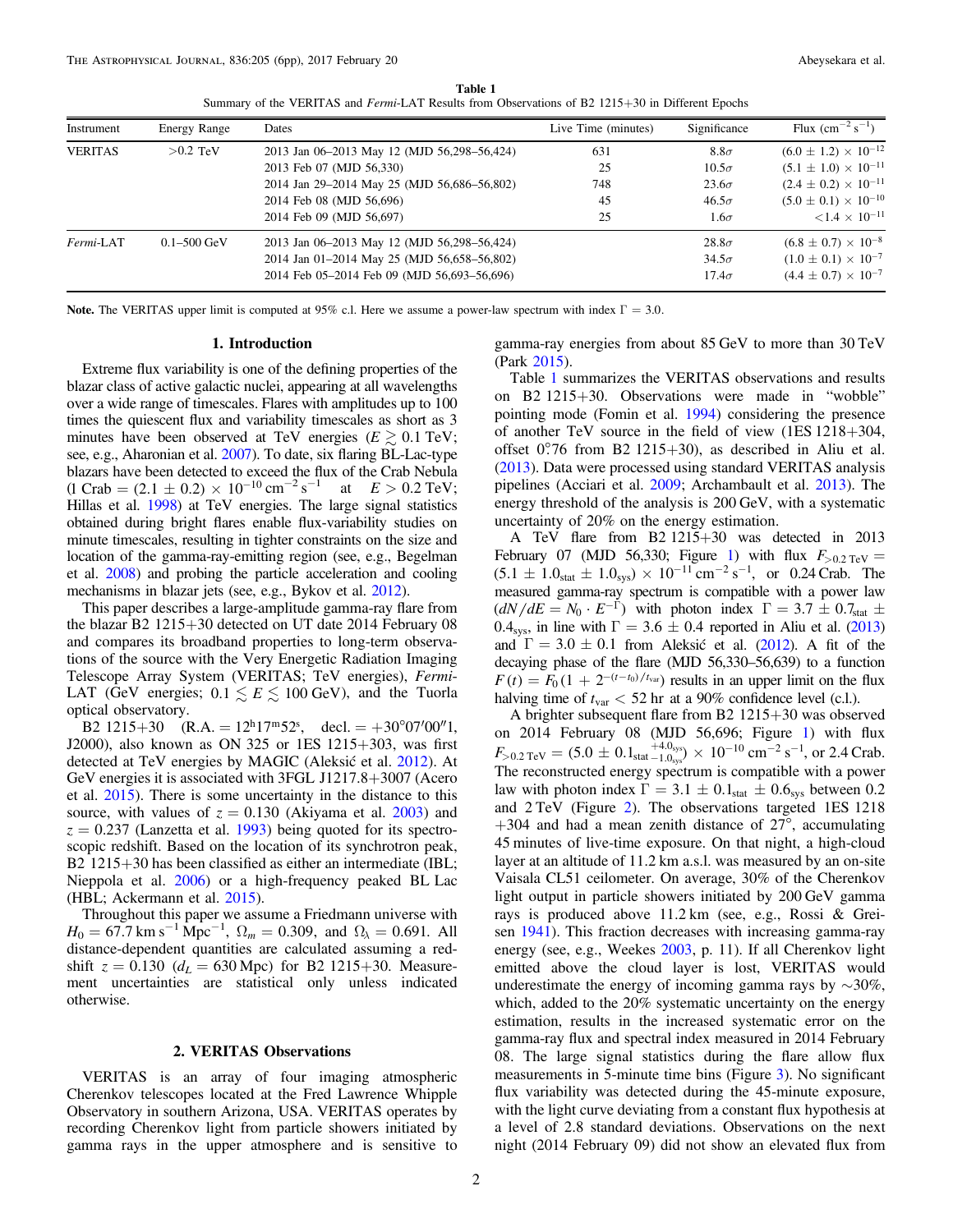<span id="page-4-0"></span>

Figure 1. TeV (top), GeV (middle), and optical (bottom) light curves of B2 1215+30 in 2013 (left panels) and 2014 (right panels). Fluxes are calculated in 1-day bins for VERITAS. Fermi-LAT fluxes are calculated with 3-day integration bins (blue plus signs) and 1-day bins (orange plus signs) around the time of the 2014 flare. Downward-pointing triangles indicate 95% c.l. upper limits derived from the Fermi-LAT data for time bins with signal smaller than 2σ. The yearly averaged TeV flux in 2011 (8.0  $\times$  10<sup>-12</sup> cm<sup>-2</sup> s<sup>-1</sup>; Aliu et al. [2013](#page-7-0)) is shown by a red dashed line, and a blue dashed line indicates the average GeV flux from Acero et al. ([2015](#page-7-0)). Statistical errors on the Tuorla optical fluxes are smaller than the data points.



Figure 2. Broadband SED of B2 1215+30 at different epochs. Red markers show the state of the source during the 2014 February 08 flare, including VERITAS (MJD 56,696.52), Fermi-LAT (MJD 56,693–56,696), Swift-BAT (MJD 56,696), and Tuorla (MJD 56,696.72) data. Blue markers show Swift-XRT and UVOT fluxes and VERITAS 95% c.l. upper limits taken 24 hr after the flare. Gray markers show archival observations from Aliu et al. ([2013](#page-7-0)). The numerical SSC and SSC+EC models described in Section [6](#page-5-0) are shown with a solid and a dashed gray line, respectively. Gamma-ray absorption by the extragalactic background light is applied to the models following Finke et al. ([2010](#page-7-0)).

B2 [1](#page-3-0)215+30 (Table 1), implying a  $90\%$  c.l. limit on the flux halving time of  $t_{\text{var}} < 3.6$  hr.

## 3. Fermi-LAT Observations

The Large Area Telescope (LAT) is a pair-conversion gamma-ray telescope on board the Fermi satellite covering energies from about 20 MeV to more than 500 GeV (Atwood et al. [2009](#page-7-0)). Table [1](#page-3-0) summarizes the Fermi-LAT observations and results on B2 1215+30. Data were analyzed using the unbinned likelihood analysis in LAT ScienceTools (v10r0p5)



Figure 3. Same as Figure 1, but around the night of 2014 February 08 (MJD 56,696). The top panel inset shows the TeV flux on MJD 56,696 in 5-minute bins. A fit of the 5-minute-binned TeV light curve to a constant flux (gray dashed line) yields  $P(\chi^2) = 4.2 \times 10^{-3}$ . A vertical blue dashed line indicates the time of the Swift-XRT observation described in Section [4.](#page-5-0)

with P8R2\_SOURCE\_V6 instrument response functions, selecting photons with energy  $100 \text{ MeV} < E < 500 \text{ GeV}$  in a circular region of 10◦ radius centered on the position of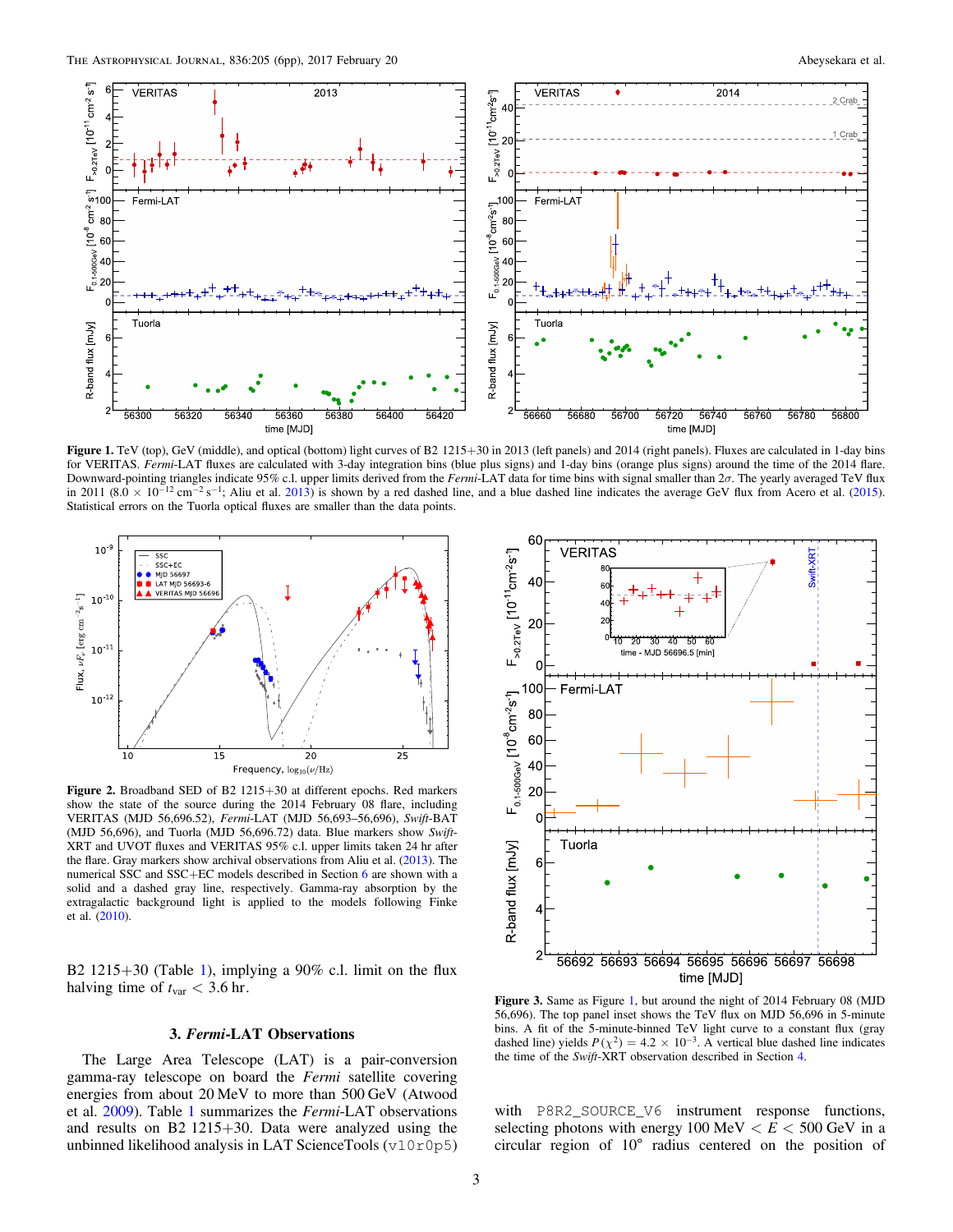<span id="page-5-0"></span>B2 1215+30. The energy spectrum of B2 1215+30 was modeled with a power law. Further analysis details and standard quality cuts followed Acero et al. ([2015](#page-7-0)). Light curves were derived by dividing the data in bins of duration 1 and 3 days.

A clear flux peak is seen coinciding with the VERITASdetected flare of 2014 February 08 (Figure [1](#page-4-0)), followed by a rapid decay that constrains the flux halving time to  $t_{\text{var}} < 8.9 \text{ hr}$  at 90% c.l. (Figure [3](#page-4-0)). The GeV spectrum shows some evidence of hardening (2.2 $\sigma$ ), going from an averaged  $\Gamma_{\text{GeV}} = 1.92 \pm 0.04$ during the 2014 campaign to  $\Gamma_{\text{GeV}} = 1.70 \pm 0.09$  in the 4 days of highest GeV flux (MJD 56,693–56,696). In 2013, the LAT light curve shows no significant flux variability (Figure [1](#page-4-0)). However, the same TeV-to-GeV flare amplitude ratio seen in 2014 can be accommodated within the error bars of the 2013 LAT light curve.

## 4. Swift Observations

An observation by the Swift Observatory (ObsID 00031906012) was carried out 1 day after the VERITASdetected flare (Figure [3](#page-4-0)), with an exposure of 1.97 ks. X-ray Telescope (XRT, 0.2–10 keV; Burrows et al. [2005](#page-7-0)) data were obtained in photon-counting mode and processed with the xrtpipeline tool (HEASOFT 6.16). The exposure shows a stable source-count rate of  $\sim 0.3$  s<sup>-1</sup>, suggesting negligible pileup effects.

The spectrum was rebinned to have at least 20 counts per bin, ignoring channels with energy below 0.3 keV, and fit using PyXspec v1.0.4 (Arnaud [1996](#page-7-0)). An absorbed power law with column density  $N_{\text{H}} = 1.68 \times 10^{20} \text{ cm}^{-2}$  (Kalberla et al. [2005](#page-7-0)) and photon index  $\Gamma_X = 2.54 \pm 0.07$  gives a good description of the spectral data  $(P(\chi^2) = 0.42)$ . The unabsorbed flux is  $F_{0.3-10 \text{ keV}} = (1.28 \pm 0.05) \times 10^{-11} \text{ erg cm}^{-2} \text{ s}^{-1}.$ 

To analyze the *Swift*-UVOT data  $(E \sim 6.0 \text{ eV})$ , source counts were extracted from an aperture of  $5\rlap.{''}0$  radius around the source. Background counts were taken from four neighboring regions with equal radius. Magnitudes were computed using the uvotsource tool (HEASOFT v6.16), corrected for extinction according to Roming et al. ([2009](#page-7-0)) using  $E(B - V)$  from Schlafly & Finkbeiner ([2011](#page-7-0)), and converted to fluxes following Poole et al. ([2008](#page-7-0)).

## 5. Optical Observations

Optical R-band data were obtained as part of the Tuorla blazar monitoring program (http://[users.utu.](http://users.utu.fi/kani/1m)fi/kani/1m; Takalo et al. [2008](#page-7-0)). Observations were taken using a 35 cm Celestron telescope attached to the KVA 60 cm telescope (La Palma, Canary Islands, Spain) and the 50 cm Searchlight Observatory Network telescope (San Pedro de Atacama, Chile). Data were analyzed using a semiautomatic pipeline developed at the Tuorla Observatory. The host galaxy flux of 1.0 mJy (Nilsson et al. [2007](#page-7-0)) was subtracted from the observed fluxes, and a correction for Galactic extinction was applied using values from Schlafly & Finkbeiner ([2011](#page-7-0)). The yearly averaged optical flux of  $3.27 \pm 0.01$  mJy in year 2013 is similar to historical values dating back to  $2003.^{32}$  In 2014, B2 1215+30 appeared to be in a long-lasting high optical state, with average flux of  $5.56 \pm 0.02$  mJy. No significant enhancement of the optical

emission was detected in coincidence with the two gamma-ray flares reported in Sections [2](#page-3-0) and [3.](#page-4-0)

#### 6. Discussion

With the data presented here and in Aliu et al. ([2013](#page-7-0)), VERITAS has published TeV observations of B2 1215+30 spanning over 50 nights between 2008 and 2014, finding no significant deviations from yearly averaged fluxes other than the flares on 2013 February 07 and 2014 February 08 reported in this paper. These two TeV flares had amplitudes of ∼6 and ∼60 times the average quiescent flux from B2 1215+30, with associated flux halving times of ∼52 and ∼3.6 hr, respectively. Such large-amplitude, short-lived, isolated flares are not common in TeV-emitting blazars. Fast variability is typically measured during longer high-flux states in HBLs (see, e.g., Krawczynski et al. [2004](#page-7-0); Albert et al. [2007](#page-7-0)), while some quasars and IBLs show short periods of TeV emission in epochs where multiple GeV flares are seen (Aleksić et al. [2011;](#page-7-0) Arlen et al. [2013](#page-7-0)).

In the following we summarize the main observational properties of the brightest flare of 2014 February 08 and interpret them in the framework of a homogeneous one-zone leptonic emission scenario:

(i) The measured flux above  $0.2 \text{ TeV}$  was  $(5.0 \pm 0.1) \times$  $10^{-10}$  cm<sup>-2</sup> s<sup>-1</sup>. This corresponds to an isotropic luminosity  $L_{\gamma} = 1.7 \times 10^{46}$  erg s<sup>-1</sup>. To date, only four other blazars have episodically been observed to emit TeV radiation with luminosity exceeding 10<sup>46</sup> erg s<sup>-1</sup>. For comparison, the historical TeV blazar Mrk 421 would have to exhibit a 35 Crab flare to reach the luminosity of the B2 1215+30 outburst reported here.

(ii) A nondetection by VERITAS 24 hr after the flare indicates a flux halving time  $t_{\text{var}} < 3.6$  hr at TeV energies. Causality implies that the observed variability timescale is related to the size  $(R)$  and Doppler factor  $(\delta)$  of the gamma-rayemitting region by

$$
R\delta^{-1} \leqslant c \ t_{\text{var}}/(1+z) = 3.4 \times 10^{14} \text{ cm.}
$$
 (1)

(iii) The TeV flare was accompanied by a significant GeV flare measured by Fermi-LAT that extended over 4 days and displayed some evidence for spectral hardening, with  $\Gamma_{\text{GeV}} = 1.70 \pm 0.09$ .

(iv) Optical observations did not show enhanced emission in coincidence with the GeV and TeV flare, although the overall optical flux in 2014 was approximately two times brighter than in previous years.

(v) Nondetections by Swift-BAT<sup>33</sup> (15–50 keV) and MAXI<sup>34</sup>  $(4-10 \text{ keV})$  on the day of the TeV flare (MJD 56,696) can be interpreted as a limit on the hard X-ray flux of the order of  $\nu_x F_{\nu_x} \lesssim 2 \times 10^{-10} \text{ erg cm}^{-2} \text{ s}^{-1}$  (Hiroi et al. [2013;](#page-7-0) Krimm et al. [2013](#page-7-0)). This effectively limits the peak synchrotron luminosity to

$$
L_{\rm syn} \leqslant 10^{46} \,\rm erg \,s^{-1}.\tag{2}
$$

(vi) No change in the 15 GHz radio brightness of B2 1215 +30 was seen in the Owens Vally Radio Observatory (OVRO) light curves in coincidence with or after the TeV flare.<sup>35</sup> B2 1215+30 is in fact in the lower third of the OVRO sample in terms of radio flux variability (Richards et al. [2014](#page-7-0)).

 $\frac{33 \text{ http://swift.gsfc.nasa.gov/results/transients/weak/QSOB1215p303/}}{34 \text{ http://maxi.riken.jp/mxondem/}}$  $\frac{33 \text{ http://swift.gsfc.nasa.gov/results/transients/weak/QSOB1215p303/}}{34 \text{ http://maxi.riken.jp/mxondem/}}$  $\frac{33 \text{ http://swift.gsfc.nasa.gov/results/transients/weak/QSOB1215p303/}}{34 \text{ http://maxi.riken.jp/mxondem/}}$  $\frac{33 \text{ http://swift.gsfc.nasa.gov/results/transients/weak/QSOB1215p303/}}{34 \text{ http://maxi.riken.jp/mxondem/}}$  $\frac{33 \text{ http://swift.gsfc.nasa.gov/results/transients/weak/QSOB1215p303/}}{34 \text{ http://maxi.riken.jp/mxondem/}}$ <br>35 http://[www.astro.caltech.edu](http://www.astro.caltech.edu/ovroblazars/data/data.php?page=data_return&source=J1217+3007)/ovroblazars/data/data.php?page=data\_ [return&source](http://www.astro.caltech.edu/ovroblazars/data/data.php?page=data_return&source=J1217+3007)=J1217+3007

<sup>32</sup> http://users.utu.fi/kani/1m/[ON\\_325\\_jy.html](http://users.utu.fi/kani/1m/ON_325_jy.html)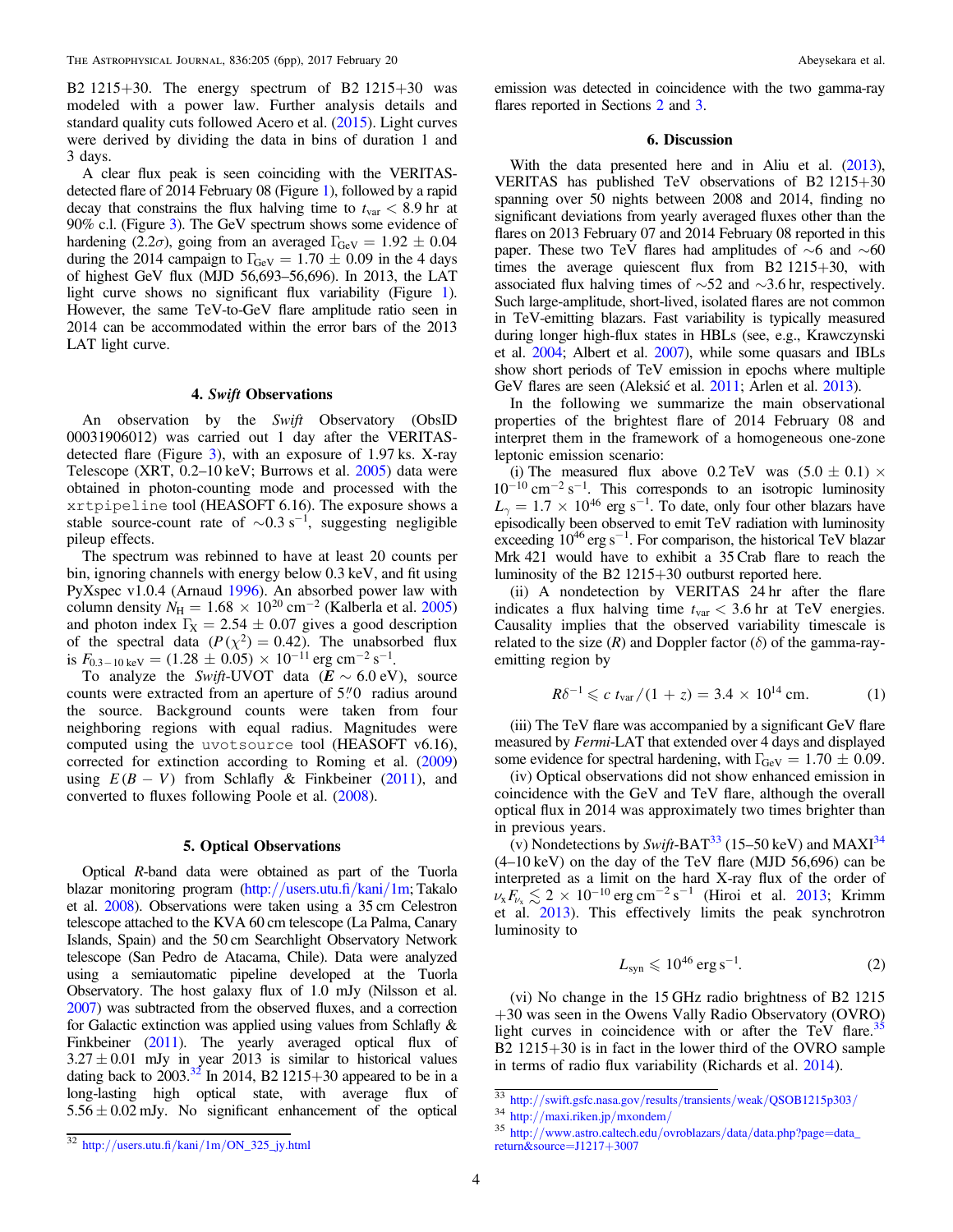(vii) Swift-XRT data taken 24 hr after the flare showed an X-ray flux comparable with historical average values (Aleksić et al. [2012](#page-7-0); Aliu et al. [2013](#page-7-0)), although the TeV flux was back to a quiescent level at that point.

A lower limit on  $\delta$  can be derived by estimating the required Doppler boosting for gamma rays with energy  $E<sub>γ</sub>$  to escape pair production on a co-spatial synchrotron photon field with density  $F(E_0)$ , where  $E_0 = (m_e c^2)^2 (1 + z)^{-2} \delta^2 E_{\gamma}^{-1}$ . For photons with  $E_\gamma \sim 1$  TeV measured by VERITAS the mean interaction energy for pair production is  $E_0 = 76$  eV. Using the expression for optical depth from Dondi & Ghisellini ([1995](#page-7-0)), imposing  $\tau_{\gamma\gamma} \leq 1$ , and estimating  $F(E_0)$  from the Swift-XRT and UVOT measurements described in Section [4](#page-5-0) results in

$$
\delta \geqslant \left[ \frac{\sigma_{\rm T} d_{\rm L}^2 (1+z)^{2\alpha}}{5hc^2} \frac{F(E_0)}{t_{\rm var}} \right]^{1/(4+2\alpha)},
$$
\n
$$
\delta \geqslant 10.0,
$$
\n(3)

where  $\sigma_{\rm T}$  is the Thomson cross section and  $\alpha$  is the spectral index of the synchrotron emission around  $E_0$ . We note that the Swift observations were made 24 hr after the TeV flare (Figure [3](#page-4-0)). The lower limit on  $\delta$  is still valid, however, as long as the density of synchrotron photons was not lower during the flare than that measured on the subsequent day.

The spectral energy distribution (SED) of B2 1215+30 during the flare is shown in Figure [2.](#page-4-0) TeV emission can be explained by a fresh injection of relativistic electrons, where the injected perturbation propagates down in energy as the plasma cools, explaining the smaller amplitude of the GeV flare and the lack of optical variability (see, e.g., Giebels et al. [2007](#page-7-0)). Taking the radio spectrum from Antón et al.  $(2004)$  $(2004)$  $(2004)$  and the R-band flux from the Tuorla Observatory, we derive a radio-to-optical spectral index  $\alpha_{\rm ro} = 0.45$ . If the cooling break $36$  in the synchrotron SED happens beyond optical frequencies, as assumed in Aleksić et al. ([2012](#page-7-0)) and Aliu et al. ([2013](#page-7-0)) and typically observed in BL Lac objects (Tavecchio et al. [2010](#page-7-0)),  $\alpha_{\rm ro}$  determines the power-law spectral index  $(p)$  of the emitting electrons (see, e.g., Rybicki & Lightman [1979](#page-7-0)):

$$
p = 1 + 2\alpha_{\text{ro}} \approx 1.9. \tag{4}
$$

Beyond the cooling break, the electron distribution has to extend to Lorentz factors  $(\gamma)$  of the order

$$
\gamma_{\text{max}} \approx (1+z)\delta^{-1} \frac{1 \text{ TeV}}{m_e c^2} \geq 2.2 \times 10^5 (\delta/10)^{-1}
$$
 (5)

to produce the ∼1 TeV photons detected by VERITAS. In the simplest leptonic emission scenario, the high-energy component of the SED is produced via the synchrotron self-Compton mechanism (SSC; Maraschi et al. [1992](#page-7-0)). In an SSC scenario, the ratio between the synchrotron and inverse-Compton luminosities can be used to estimate the magnetic field. Following Ghisellini et al. ([1996](#page-7-0)) and using Equations ([2](#page-5-0)) and (3) to constrain  $L_{syn}$  and  $\delta$ , we derive

$$
B \simeq (1+z)\delta^{-3} \left(\frac{2L_{\rm syn}^2}{L_\gamma c^3 t_{\rm var}}\right)^{1/2},
$$
  
\$\leq 1.8 \text{ G}(L\_{\rm syn}/10^{46} \text{ erg s}^{-1})(\delta/10)^{-3}\$. (6)

The scarcity of multiwavelength coverage simultaneous with the TeV flare, especially of the synchrotron component, leaves numerical modeling of the SED underconstrained. However, even if modeling solutions are not unique, they can be used to understand the level of kinetic and magnetic jet power required under different scenarios. We test the feasibility of an SSC scenario by using the stationary leptonic model of Böttcher et al. ([2013](#page-7-0)), fixing the jet viewing angle to  $\delta^{-1}$  for simplicity. Models<sup>37</sup> within the parameter constraints from Equations  $(1)$  $(1)$  $(1)$ to (6) reproduce the measured gamma-ray luminosity without overproducing the optical flux measured by the Tuorla Observatory, and keeping  $L_{syn} \lesssim L_{\gamma}$  as constrained by the Swift-BAT nondetection (Figure [2](#page-4-0)). These solutions would indicate an emitting region where the kinetic power of relativistic electrons  $(L_e)$  exceeds the power carried by the magnetic field ( $L_B$ ) by a factor of ~1200. This is typically the case in SSC modeling of TeV blazars (see, e.g., Aliu et al. [2013](#page-7-0)). Higher values of  $\delta$  would imply even higher  $L_e/L_B$  ratios. Given the observational uncertainty in the shape of the synchrotron emission, we also explore a wider range of electron spectral indices than indicated in Equation (4), finding that  $p < 2.3$  is required to reproduce the hard GeV spectrum measured by Fermi-LAT.

The lack of observable thermal emission from the accretion disk and associated emission lines in B2 1215+30 supports an SSC emission scenario. However, the observed Compton dominance  $(L_{\gamma}/L_{syn} \gtrsim 1)$  typically points to external Compton models (EC; Dermer & Schlickeiser [1993](#page-7-0)) to explain the highenergy emission. Assuming an EC scenario, constraints on  $\delta$ and the distance of the energy dissipation region from the black hole  $(r_{\text{diss}})$  can be derived assuming reasonable limits on the jet collimation and luminosity of upscattered synchrotron photons. Following Nalewajko et al. ([2014](#page-7-0)) results in

$$
\delta(r_{\text{diss}}) < \left[\frac{(1+z)r_{\text{diss}}}{c \, t_{\text{var}}}\right]^{1/2},\tag{7}
$$

$$
\delta(r_{\text{diss}}) > \left[\frac{9}{2} \frac{L_{\gamma}}{\zeta(r_{\text{diss}})L_{\text{d}}}\right]^{1/8} \left[\frac{(1+z)r_{\text{diss}}}{2 c t_{\text{var}}}\right]^{1/4},\tag{8}
$$

where the accretion disk luminosity  $(L_d)$  is assumed to be  $4 \times 10^{43}$  erg s<sup>-1</sup> (Ghisellini et al. [2010](#page-7-0)) and  $\zeta$  ( $r_{\text{diss}}$ ) describes the composition of the external radiation fields. Equations (7) and  $(8)$  constrain the  $(\delta, r_{\text{diss}})$  parameter space with a marginal solution at  $\delta > 19$  and  $r_{\text{diss}} > 1.2 \times 10^{17}$  cm that would place the emitting blob beyond the broad-line region. A numerical EC model<sup>38</sup> (Böttcher et al.  $2013$ ) with an external photon field described as blackbody emission with  $T_{ext} = 10^3$  K typical of hot dust can reproduce the SED with  $L_e/L_B \sim 1$  (Figure [2](#page-4-0)).

<sup>36</sup> Corresponding to emitting electron energies at which the radiative cooling and escape timescales are equal.

<sup>&</sup>lt;sup>37</sup> For example,  $L_e = 1.05 \times 10^{45}$  erg s<sup>-1</sup>,  $q_e = 1.9$ ,  $\delta = \gamma_{\text{min}} = 40$ ,  $\gamma_{\text{max}} = 1.9$  $10^5$ ,  $B = 0.03$  G,  $R = 1.3 \times 10^{16}$  cm,  $\eta_{\text{esc}} = 1$ ; see Böttcher et al. ([2013](#page-7-0)) for

parameter definitions not included in the text.<br><sup>38</sup>  $L_e = 5 \times 10^{43} \text{ erg s}^{-1}$ ,  $q_e = 1.9$ ,  $\delta = \gamma_{\text{min}} = 40$ ,  $\gamma_{\text{max}} = 10^5$ ,  $B = 0.3$  G,  $R = 10^{16}$  cm,  $u_{ext} = 2 \times 10^{-6}$  erg cm<sup>-3</sup>,  $T_{ext} = 10^{3}$  K,  $\eta_{esc} = 1$ ; see Böttcher et al. ([2013](#page-7-0)) for parameter definitions not included in the text.